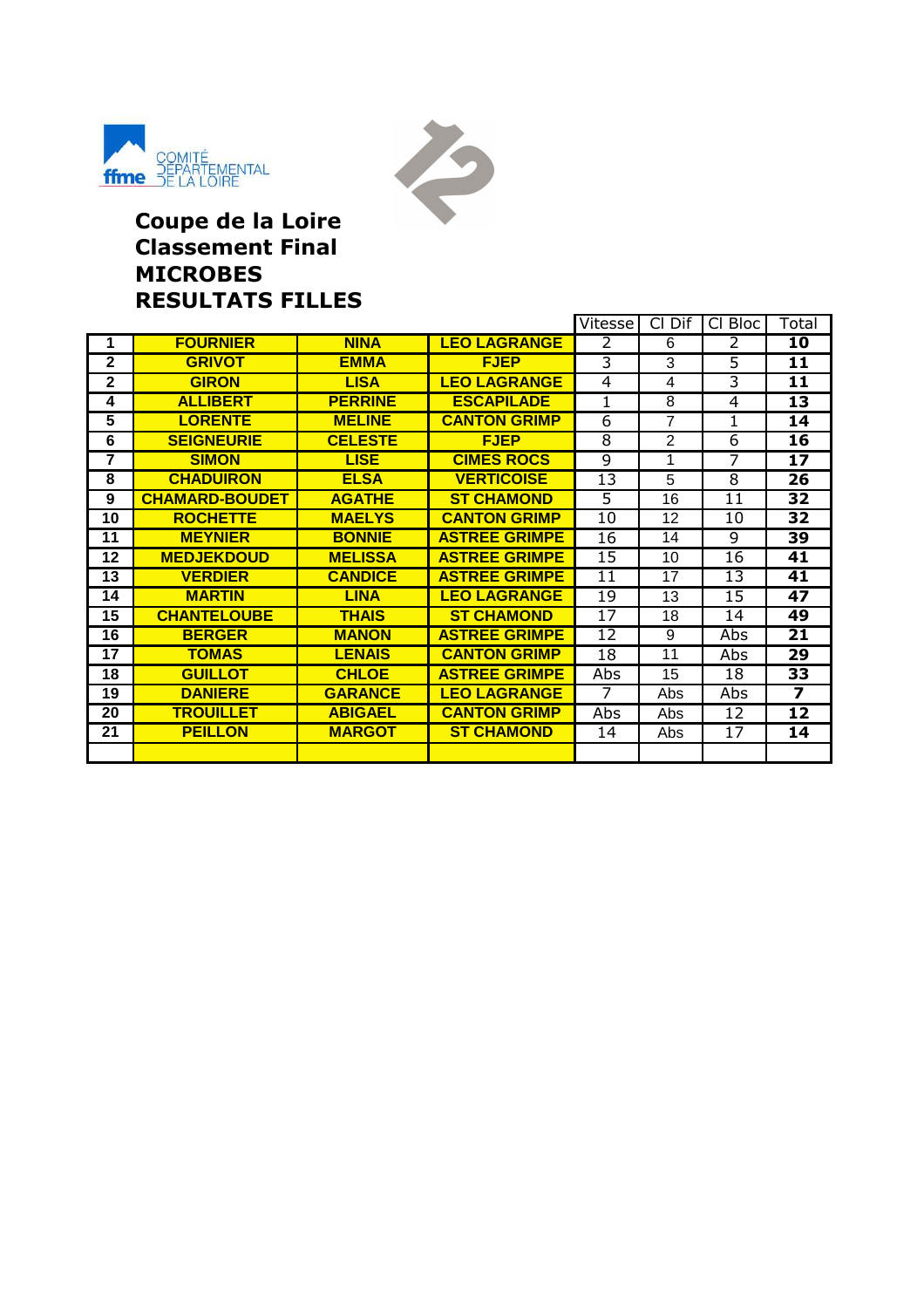



## **Coupe de la Loire Classement Final MICROBES RESULTATS GARCONS**

|    |                    |                 |                      | Vitesse | Cl Dif | СI<br><b>Bloc</b> | Total        |
|----|--------------------|-----------------|----------------------|---------|--------|-------------------|--------------|
|    | <b>TESTE</b>       | <b>LEO-PAUL</b> | <b>CANTON GRIMP</b>  | 2       |        |                   | 6            |
|    | <b>VALETTE-GAY</b> | <b>LEOPOLD</b>  | <b>ST CHAMOND</b>    | 3       | 2      |                   | 6            |
| 3  | <b>ROBERT</b>      | <b>CLARENCE</b> | <b>CESAM</b>         |         | 4      | 4                 | 15           |
| 4  | <b>DOITRAND</b>    | <b>SAMUEL</b>   | <b>ASTREE GRIMPE</b> | 8       | 5      | 6                 | 19           |
| 5  | <b>TOMAS</b>       | <b>ELIAN</b>    | <b>CANTON GRIMP</b>  |         | 3      | Abs               | 4            |
| 6  | <b>MICHAUD</b>     | <b>ARTHUR</b>   | <b>ASTREE GRIMPE</b> | 9       | Abs    | 5                 | 14           |
| 7  | <b>SIROT</b>       | <b>MAXIME</b>   | <b>CANTON GRIMP</b>  | Abs     | Abs    | $\mathcal{P}$     | $\mathbf{2}$ |
| 8  | <b>GARCIA</b>      | <b>MAEL</b>     | <b>LEO LAGRANGE</b>  | 4       | Abs    | Abs               | 4            |
| 9  | <b>LONDICHE</b>    | <b>TRISTAN</b>  | <b>ASTREE GRIMPE</b> | 5       | Abs    | Abs               | 5            |
| 10 | <b>OLIVIER</b>     | <b>VICTOR</b>   | <b>LEO LAGRANGE</b>  | 6       | Abs    | Abs               | 6            |
| 11 | <b>LOUISON</b>     | <b>BASTIEN</b>  | <b>LEO LAGRANGE</b>  | Abs     | 6      | Abs               | 6            |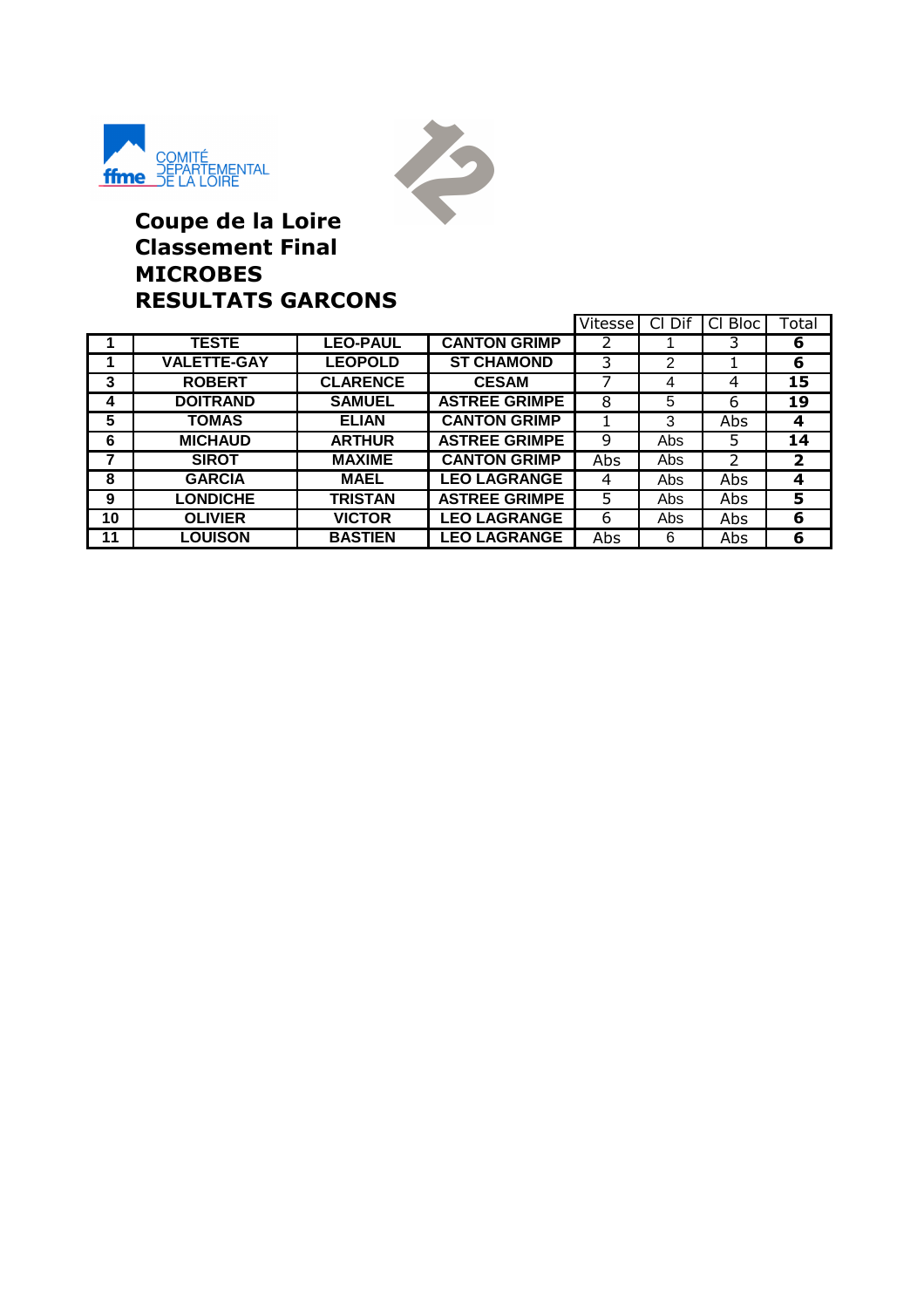



#### **Coupe de la Loire Classement Final POUSSINS RESULTATS FILLES**

| $N^{\circ}$             | <b>NOM</b>          | <b>PRENOM</b>    | <b>CLUB</b>          | Vitesse         | Cl Dif          | CI Bloc         | Total                   |
|-------------------------|---------------------|------------------|----------------------|-----------------|-----------------|-----------------|-------------------------|
| 1                       | <b>ELOI</b>         | <b>MARGAUX</b>   | <b>CANTON GRIMP</b>  | 1.              | 1               | $\overline{2}$  | 4                       |
| $\overline{2}$          | <b>RIGAUD</b>       | <b>CAMILLE</b>   | <b>CANTON GRIMP</b>  | $\overline{5}$  | $\overline{2}$  | 1               | $\overline{\mathbf{8}}$ |
| $\overline{2}$          | <b>PLANTIER</b>     | <b>CLEMENCE</b>  | <b>CANTON GRIMP</b>  | $\overline{2}$  | 3               | $\overline{3}$  | 8                       |
| 4                       | <b>JOANNEZ</b>      | <b>MARION</b>    | <b>ST CHAMOND</b>    | $\overline{4}$  | $\overline{13}$ | $\overline{4}$  | $\overline{21}$         |
| $\overline{5}$          | <b>BRUNON</b>       | <b>MARGAUX</b>   | <b>LEO LAGRANGE</b>  | $\overline{10}$ | $\overline{7}$  | $\overline{5}$  | $\overline{22}$         |
| $\overline{6}$          | <b>RICHARD</b>      | <b>CLARA</b>     | <b>CANTON GRIMP</b>  | $\overline{6}$  | 9               | $\overline{8}$  | $\overline{23}$         |
| $\overline{\mathbf{7}}$ | <b>MILHAUD</b>      | <b>JEANNE</b>    | <b>CANTON GRIMP</b>  | 14              | $\overline{5}$  | $\overline{6}$  | 25                      |
| $\overline{\mathbf{8}}$ | <b>BASTY</b>        | <b>EMMA</b>      | <b>CANTON GRIMP</b>  | $\overline{3}$  | 16              | $\overline{7}$  | 26                      |
| $\overline{9}$          | <b>PANGAUD</b>      | <b>FAUSTINE</b>  | <b>ASTREE GRIMPE</b> | $\overline{11}$ | 12              | $\overline{10}$ | $\overline{33}$         |
| 10                      | <b>TUFFERY</b>      | <b>SARAH</b>     | <b>ASTREE GRIMPE</b> | 15              | 10              | 12              | 37                      |
| 11                      | <b>SCHAEFER</b>     | <b>ELIA</b>      | <b>FJEP</b>          | 8               | 21              | 9               | 38                      |
| $\overline{12}$         | <b>MOUNIER</b>      | <b>CASSANDRE</b> | <b>ST CHAMOND</b>    | $\overline{18}$ | $\overline{8}$  | $\overline{15}$ | 41                      |
| $\overline{13}$         | <b>DUFAU-SANSOT</b> | <b>RACHEL</b>    | <b>FJEP</b>          | $\overline{12}$ | $\overline{19}$ | $\overline{11}$ | $\overline{42}$         |
| 14                      | <b>CLAPEYRON</b>    | <b>MAELYS</b>    | <b>VERTICOISE</b>    | 16              | 15              | 13              | 44                      |
| 15                      | <b>DE MATTOS</b>    | <b>MORGANE</b>   | <b>CANTON GRIMP</b>  | 17              | 14              | 14              | 45                      |
| 16                      | <b>CHADUIRON</b>    | <b>CHLOE</b>     | <b>VERTICOISE</b>    | 19              | 11              | 17              | $\overline{47}$         |
| $\overline{17}$         | <b>BRUYAS</b>       | <b>NAIS</b>      | <b>ST CHAMOND</b>    | व               | $\overline{23}$ | $\overline{20}$ | $\overline{52}$         |
| 18                      | <b>KONE</b>         | <b>OCEANE</b>    | <b>ESCAPILADE</b>    | $\overline{23}$ | 17              | 19              | 59                      |
| $\overline{19}$         | <b>MALOSSE</b>      | <b>MELISSA</b>   | <b>ST CHAMOND</b>    | 25              | 20              | $\overline{22}$ | 67                      |
| $\overline{20}$         | <b>BERIOALA</b>     | <b>CLARA</b>     | <b>LEO LAGRANGE</b>  | 26              | 18              | 24              | 68                      |
| $\overline{21}$         | <b>MASSACRIER</b>   | <b>JULIE</b>     | <b>ASTREE GRIMPE</b> | 20              | $\overline{25}$ | 23              | 68                      |
| 22                      | <b>FOUINETEAU</b>   | <b>MATHILDE</b>  | <b>FJEP</b>          | $\overline{27}$ | 24              | $\overline{18}$ | 69                      |
| 23                      | <b>RAMSAK</b>       | <b>AMBRE</b>     | <b>ST CHAMOND</b>    | 30              | 22              | $\overline{26}$ | 78                      |
| 24                      | <b>DEVEAUX</b>      | <b>MATHILDE</b>  | <b>ASTREE GRIMPE</b> | 29              | 26              | 25              | 80                      |
| 25                      | <b>MARANO</b>       | <b>NINON</b>     | <b>ASTREE GRIMPE</b> | 7               | 4               | Abs             | 11                      |
| $\overline{26}$         | <b>ROSIER</b>       | <b>FANTINE</b>   | <b>ESCAPILADE</b>    | Abs             | $\overline{6}$  | $\overline{16}$ | $\overline{22}$         |
| 27                      | <b>METTON</b>       | <b>OCEANE</b>    | <b>ASTREE GRIMPE</b> | 22              | Abs             | $\overline{21}$ | 43                      |
| $\overline{28}$         | <b>FOREST</b>       | <b>ARMONIE</b>   | <b>ASTREE GRIMPE</b> | $\overline{24}$ | Abs             | $\overline{27}$ | $\overline{51}$         |
| 29                      | <b>BRUYERE</b>      | <b>EVA</b>       | <b>FJEP</b>          | Abs             | 27              | 28              | 55                      |
| 30                      | <b>REYNAUD</b>      | <b>JOHANNA</b>   | <b>FJEP</b>          | $\overline{13}$ | Abs             | Abs             | $\overline{13}$         |
| 31                      | <b>BOURQUIN</b>     | <b>ANNA</b>      | <b>ASTREE GRIMPE</b> | 21              | Abs             | Abs             | 21                      |
| 32                      | <b>FALCON</b>       | <b>LEA</b>       | <b>ASTREE GRIMPE</b> | 28              | Abs             | Abs             | 28                      |
|                         |                     |                  |                      |                 |                 |                 |                         |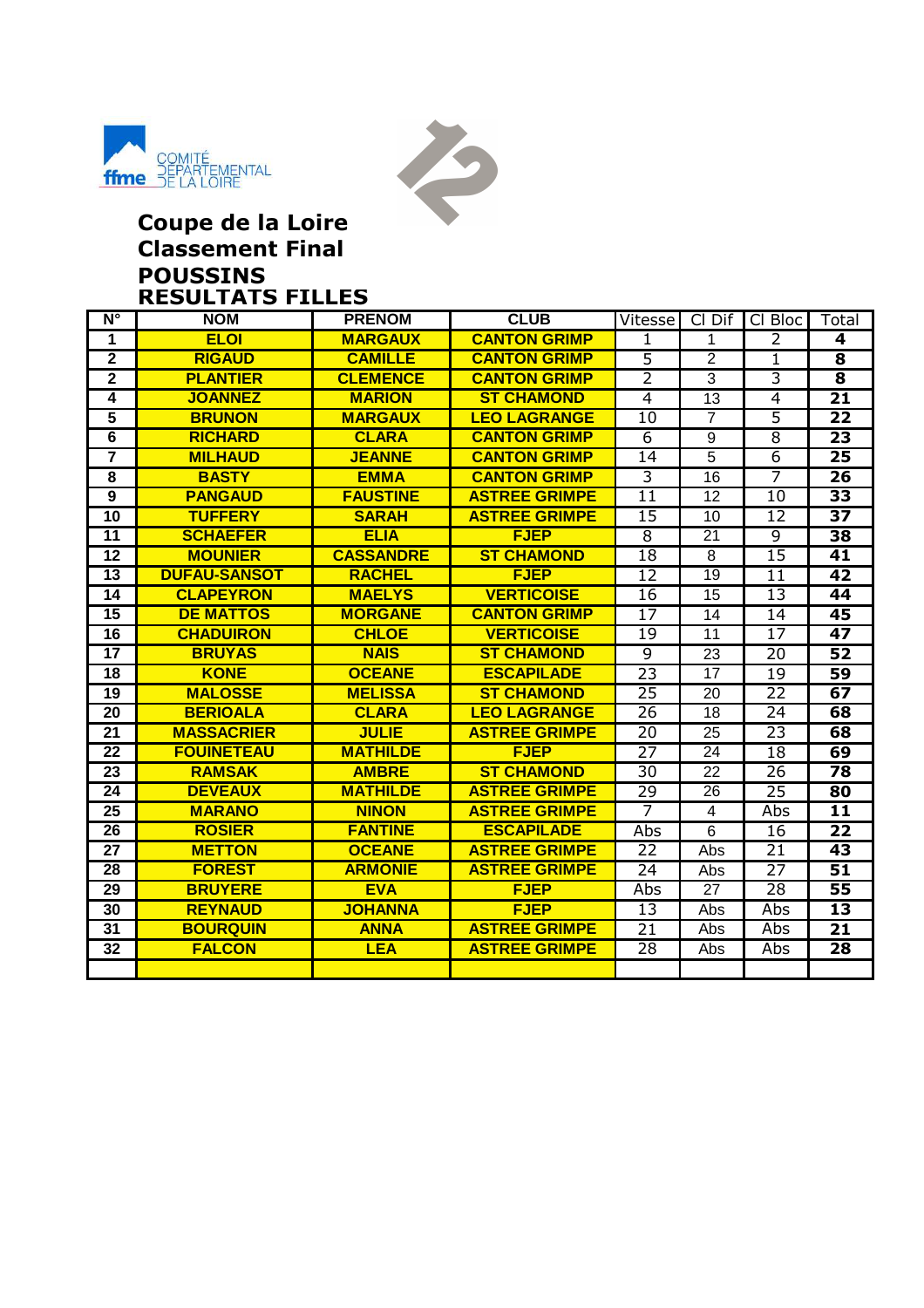



## **Coupe de la Loire Classement Final POUSSINS RESULTATS GARCONS**

|                         | <b>NOM</b>       | <b>PRENOM</b>   | <b>CLUB</b>          | Vitesse         | Cl Dif          | Cl Bloc         | Total                   |
|-------------------------|------------------|-----------------|----------------------|-----------------|-----------------|-----------------|-------------------------|
| 1                       | <b>TESTE</b>     | <b>JULES</b>    | <b>CANTON GRIMP</b>  | 1               | 2               | 1               | 4                       |
| $\overline{2}$          | <b>MONTLAHUC</b> | <b>AUBIN</b>    | <b>CANTON GRIMP</b>  | $\overline{2}$  | 1               | $\overline{2}$  | $\overline{\mathbf{5}}$ |
| $\overline{\mathbf{3}}$ | <b>FREY</b>      | <b>NILS</b>     | <b>CANTON GRIMP</b>  | 6               | $\overline{3}$  | 4               | 13                      |
| 4                       | <b>FELICIANO</b> | <b>MANUEL</b>   | <b>CESAM</b>         | 4               | 7               | 3               | 14                      |
| 4                       | <b>CROIZIER</b>  | <b>TOM</b>      | <b>FJEP</b>          | $\overline{5}$  | 4               | $\overline{5}$  | 14                      |
| $6\overline{6}$         | <b>GAGNE</b>     | <b>JULIEN</b>   | <b>CANTON GRIMP</b>  | 7               | $\overline{5}$  | $\overline{6}$  | 18                      |
| $\overline{\mathbf{z}}$ | <b>MINEAU</b>    | <b>OLIVER</b>   | <b>MJC RIVE GIER</b> | $\overline{3}$  | 6               | 13              | 22                      |
| 8                       | <b>AVRIL</b>     | <b>ALEXIS</b>   | <b>CANTON GRIMP</b>  | 10              | $\overline{8}$  | 8               | 26                      |
| $\overline{9}$          | <b>PITIOT</b>    | <b>CLEMENT</b>  | <b>ST CHAMOND</b>    | 8               | $\overline{13}$ | 10              | 31                      |
| 10                      | <b>VEROT</b>     | <b>VICTOR</b>   | <b>CANTON GRIMP</b>  | 9               | 16              | 7               | 32                      |
| 11                      | <b>ROBERT</b>    | <b>AXEL</b>     | <b>CESAM</b>         | 12              | 12              | 11              | 35                      |
| 12                      | <b>ANDRE</b>     | <b>BENOIT</b>   | <b>LEO LAGRANGE</b>  | 14              | 10              | 12              | 36                      |
| $\overline{13}$         | <b>GONON</b>     | <b>ELIOTT</b>   | <b>ASTREE GRIMPE</b> | $\overline{17}$ | $\overline{14}$ | $\overline{14}$ | 45                      |
| 13                      | <b>FANJAT</b>    | <b>YOURI</b>    | <b>CANTON GRIMP</b>  | 13              | 15              | 17              | 45                      |
| 15                      | <b>GRISARD</b>   | <b>GAETAN</b>   | <b>MJC RIVE GIER</b> | 16              | 20              | 18              | 54                      |
| 16                      | <b>MOREL</b>     | <b>NILS</b>     | <b>ASTREE GRIMPE</b> | 18              | 23              | 19              | 60                      |
| $\overline{17}$         | <b>TALICHET</b>  | <b>THIBAULT</b> | <b>ASTREE GRIMPE</b> | $\overline{21}$ | 21              | 20              | 62                      |
| 18                      | <b>TRAPPEAUD</b> | <b>PIERRICK</b> | <b>ASTREE GRIMPE</b> | 11              | $\overline{9}$  | Abs             | 20                      |
| 19                      | <b>LAVEILLE</b>  | <b>BAPTISTE</b> | <b>ASTREE GRIMPE</b> | 15              | 11              | Abs             | 26                      |
| 20                      | <b>SENAUD</b>    | <b>CLOVIS</b>   | <b>ESCAPILADE</b>    | Abs             | 18              | 9               | 27                      |
| 21                      | <b>GARNIER</b>   | <b>FELIX</b>    | <b>ASTREE GRIMPE</b> | Abs             | $\overline{17}$ | $\overline{15}$ | $\overline{32}$         |
| 22                      | <b>GUEYDON</b>   | <b>THIBAULT</b> | <b>LEO LAGRANGE</b>  | Abs             | 19              | 21              | 40                      |
| 23                      | <b>ROLLAND</b>   | <b>ESTEBAN</b>  | <b>ASTREE GRIMPE</b> | 20              | 22              | Abs             | 42                      |
| 24                      | <b>THIRIET</b>   | <b>PAUL</b>     | <b>ESCAPILADE</b>    | Abs             | Abs             | 16              | 16                      |
| 25                      | <b>BIO</b>       | <b>SAMUEL</b>   | <b>ST CHAMOND</b>    | 19              | Abs             | Abs             | 19                      |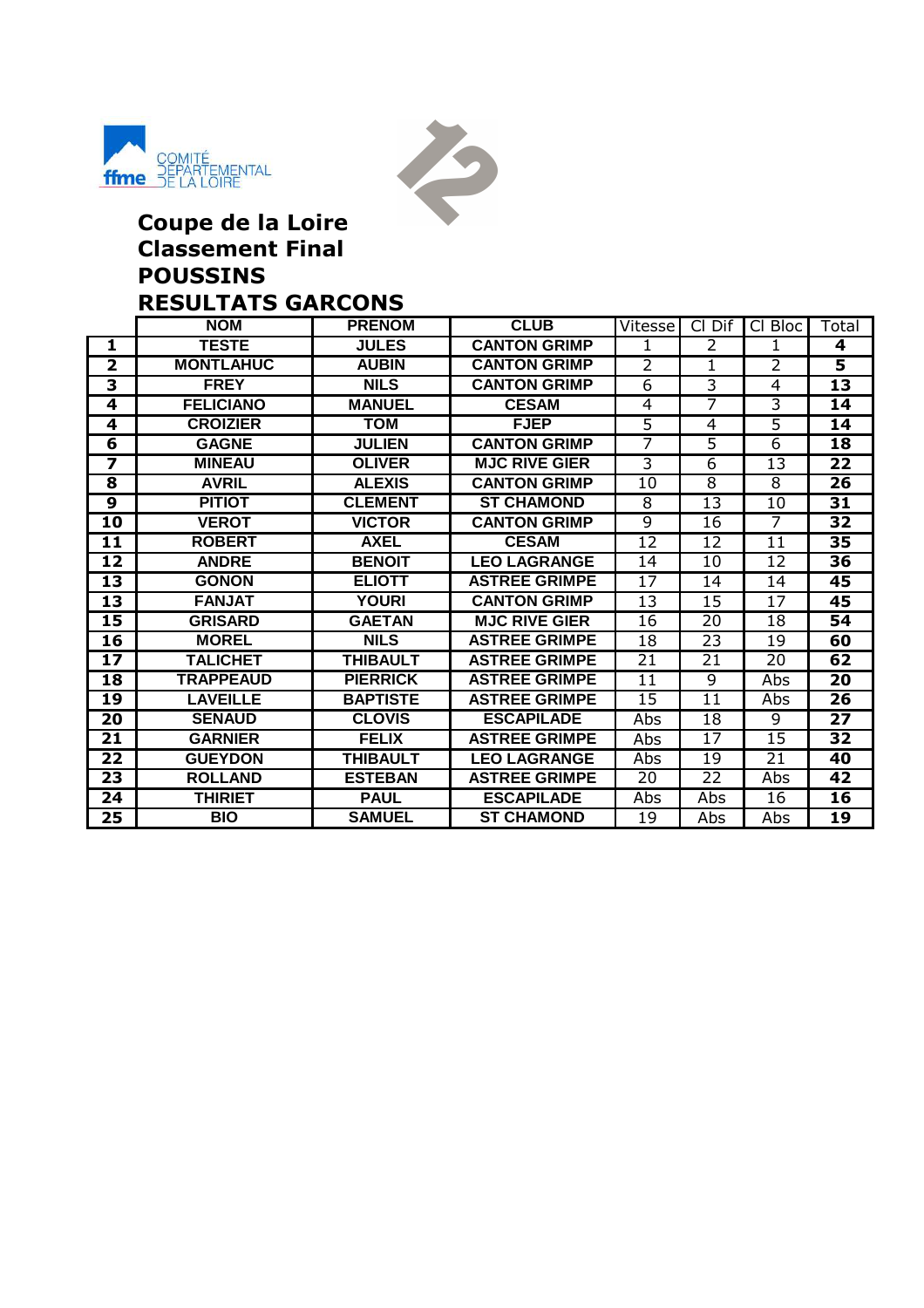



**Coupe de la Loire Classement Final BENJAMINS**

# **RESULTATS FILLES**

|                         | <b>NOM</b>         | <b>PRENOM</b>     | <b>CLUB</b>          | Vitesse      | Cl Dif         | CI Bloc        | Total |
|-------------------------|--------------------|-------------------|----------------------|--------------|----------------|----------------|-------|
|                         |                    |                   |                      |              |                |                |       |
| 1                       | <b>JELIC</b>       | <b>MAURANE</b>    | <b>LEO LAGRANGE</b>  | $\mathbf{1}$ | $\mathbf{1}$   | 1              | 3     |
| $\mathbf 2$             | <b>MURRAY</b>      | <b>LENA</b>       | <b>LEO LAGRANGE</b>  | 2            | $\overline{4}$ | $\overline{2}$ | 8     |
| 3                       | <b>FAYOLLE</b>     | <b>LEA</b>        | <b>ST CHAMOND</b>    | 4            | 5              | $\mathsf{3}$   | 12    |
| 4                       | <b>MALEYSSON</b>   | <b>ANGELE</b>     | <b>LEO LAGRANGE</b>  | 6            | 2              | 5              | 13    |
|                         |                    |                   |                      |              |                |                |       |
| 5                       | <b>TROUILLET</b>   | <b>ALYSSE</b>     | <b>CANTON GRIMP</b>  | 5            | 6              | 4              | 15    |
| 6                       | <b>ROCHETTE</b>    | <b>ANGELINE</b>   | <b>CANTON GRIMP</b>  | 8            | 8              | $\overline{7}$ | 23    |
| 7                       | <b>MACHABERT</b>   | <b>MAELLE</b>     | <b>CIMES ROCS</b>    | 7            | 9              | 9              | 25    |
|                         |                    |                   |                      |              |                |                |       |
| $\overline{\mathbf{z}}$ | <b>FOLLIERO</b>    | <b>MARIE</b>      | <b>FJEP</b>          | 9            | 10             | 6              | 25    |
| 9                       | <b>PALAZON</b>     | <b>VALENTINE</b>  | <b>CIMES ROCS</b>    | 13           | 12             | 8              | 33    |
| 10                      | <b>LACHAND</b>     | <b>ILANA</b>      | <b>CIMES ROCS</b>    | 14           | 11             | 10             | 35    |
| 11                      | <b>FERRAND</b>     | <b>LEOPOLDINE</b> | <b>ST CHAMOND</b>    | 3            | 3              | Abs            | 6     |
|                         |                    |                   |                      |              |                |                |       |
| 12                      | <b>BARDAY</b>      | <b>LISA</b>       | <b>CESAM</b>         | 11           | $\overline{7}$ | Abs            | 18    |
| 13                      | <b>OLLIER</b>      | <b>MARIE</b>      | <b>CANTON GRIMP</b>  | Abs          | 13             | 11             | 24    |
|                         |                    |                   |                      |              |                |                |       |
| 14                      | <b>PEREZ</b>       | <b>CLARA</b>      | <b>CIMES ROCS</b>    | 10           | Abs            | Abs            | 10    |
| 15                      | <b>SAGONA</b>      | <b>MONA</b>       | <b>ST CHAMOND</b>    | 12           | Abs            | Abs            | 12    |
| 16                      | <b>DE CARVALHO</b> | <b>CAMILLE</b>    | <b>MJC RIVE GIER</b> | 15           | Abs            | Abs            | 15    |